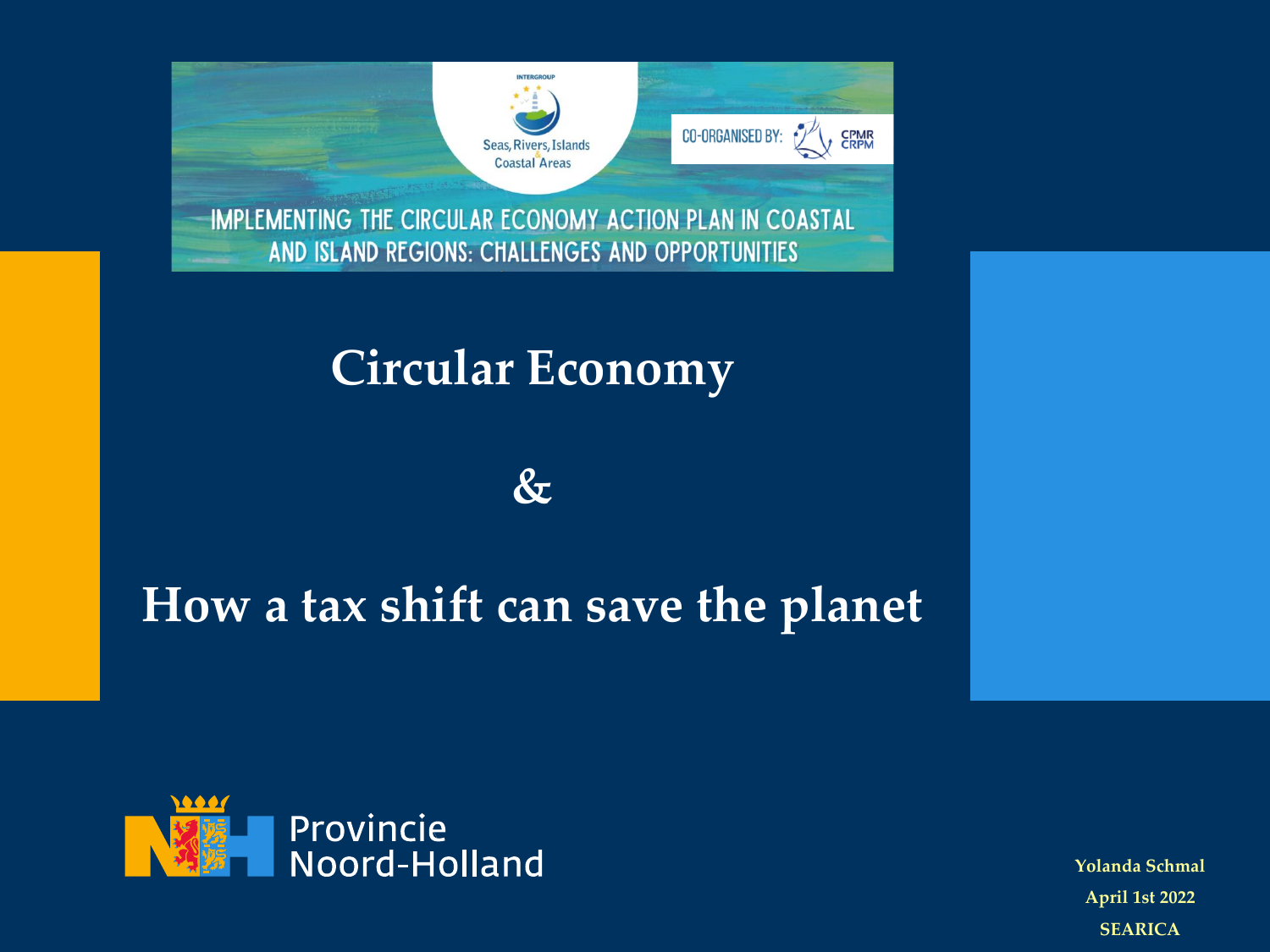## **Financing the circular economy**



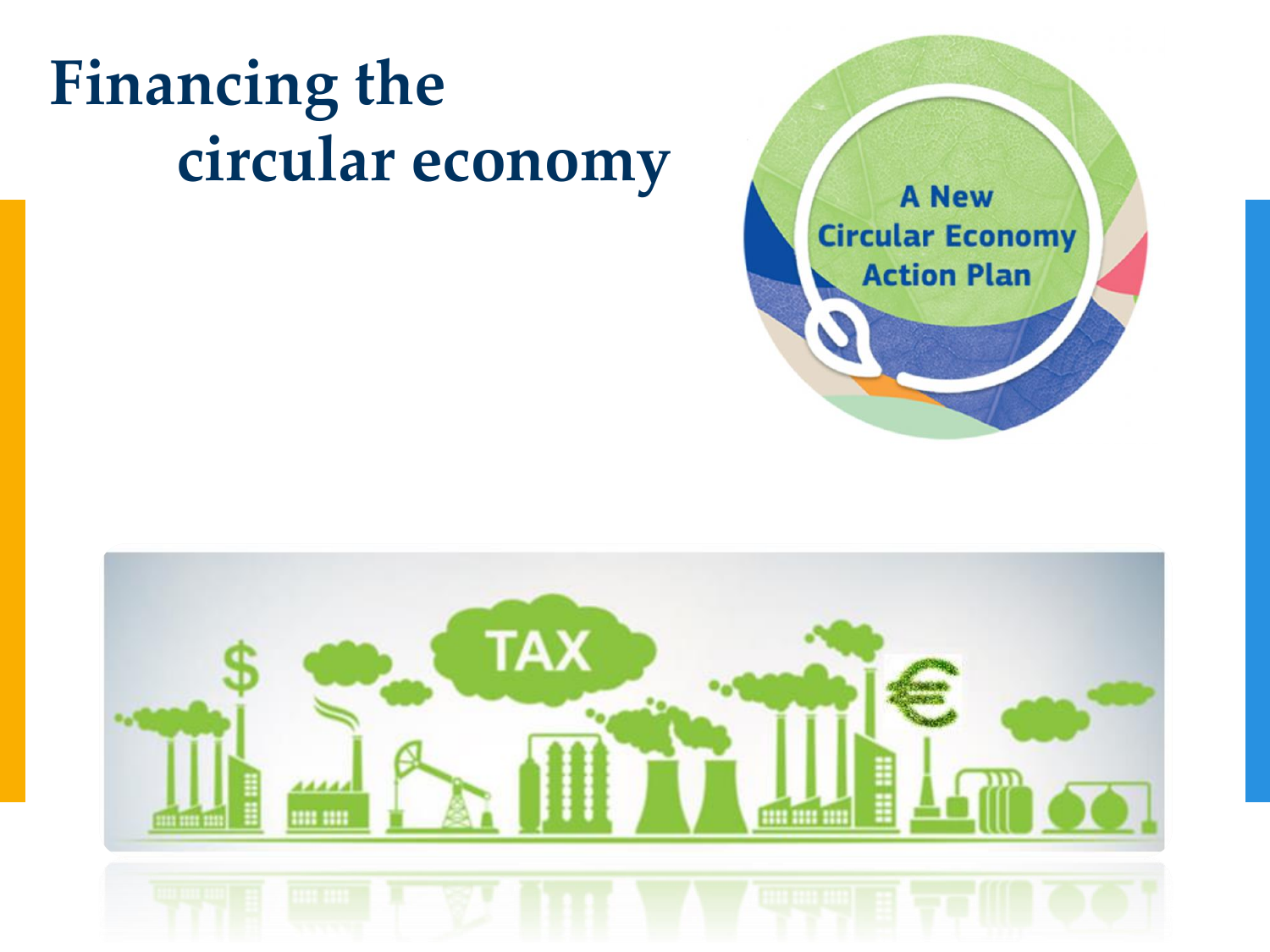## **Inspiring taxes?**

## 8,000 Years of Weird and Wonderful **Taxes**



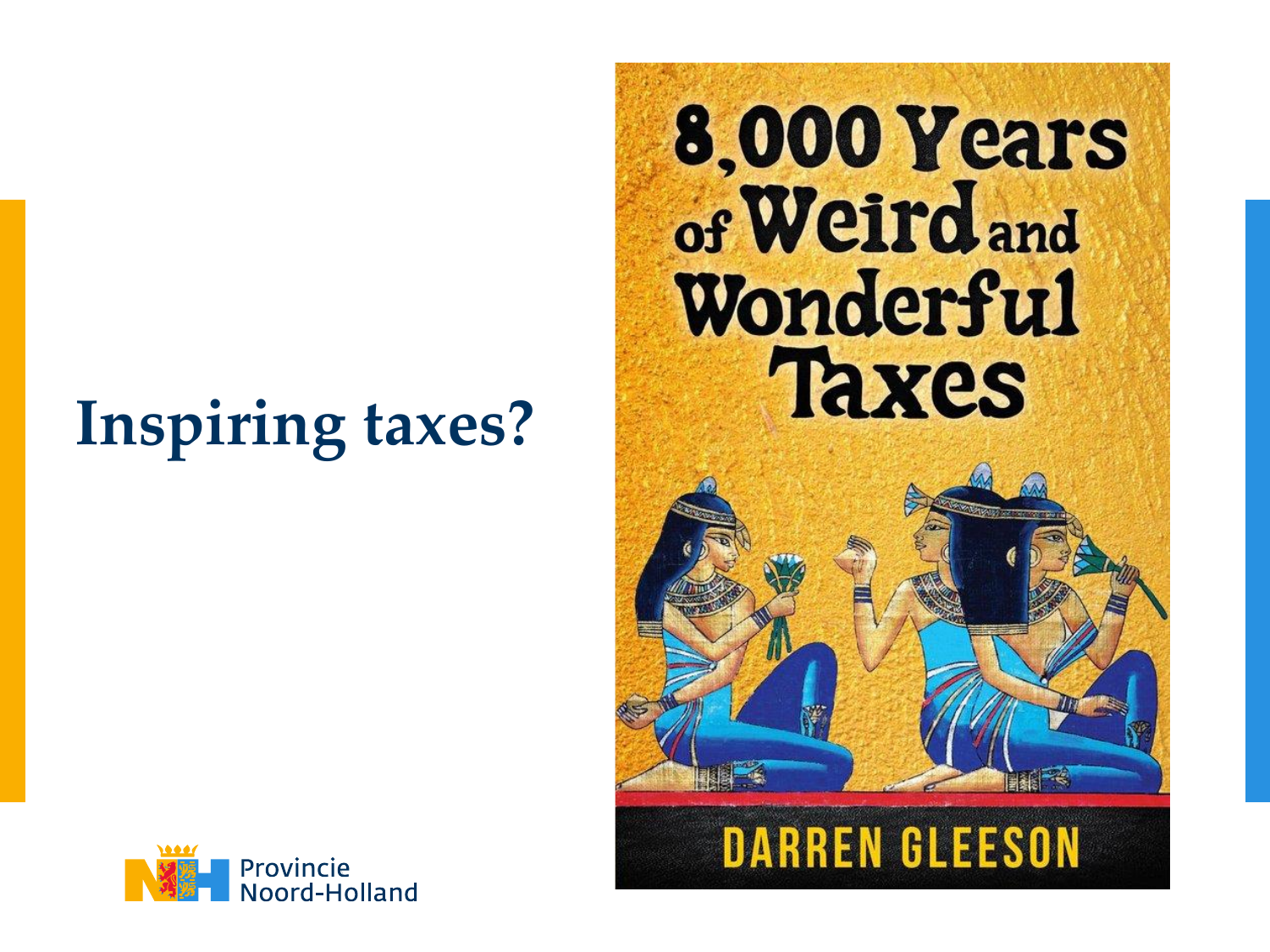#### **Ex'Tax:** *Value Extracted Tax*



# tax resources, not labour EXTAX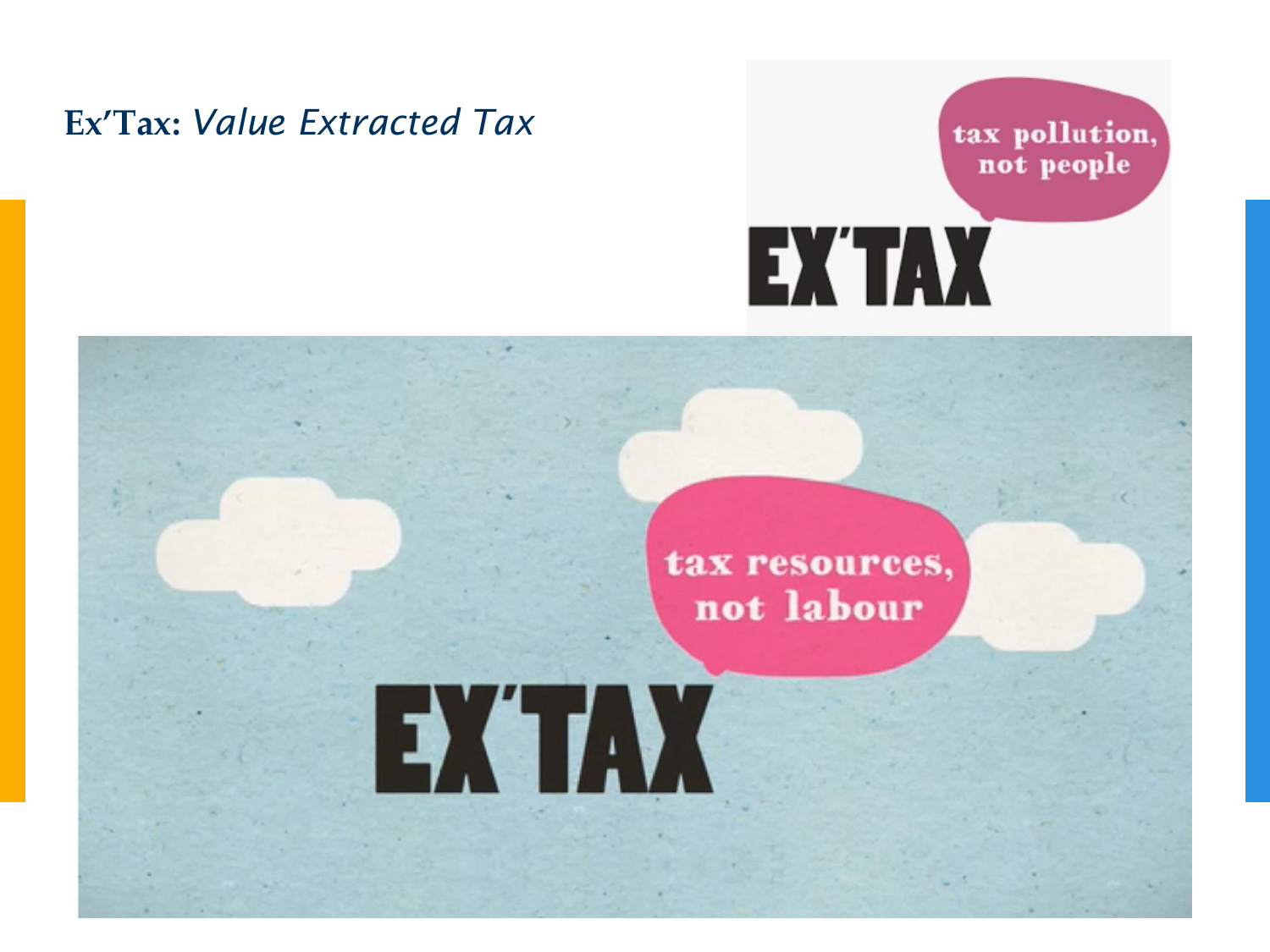



## **It's a tax shift, not a tax increase**





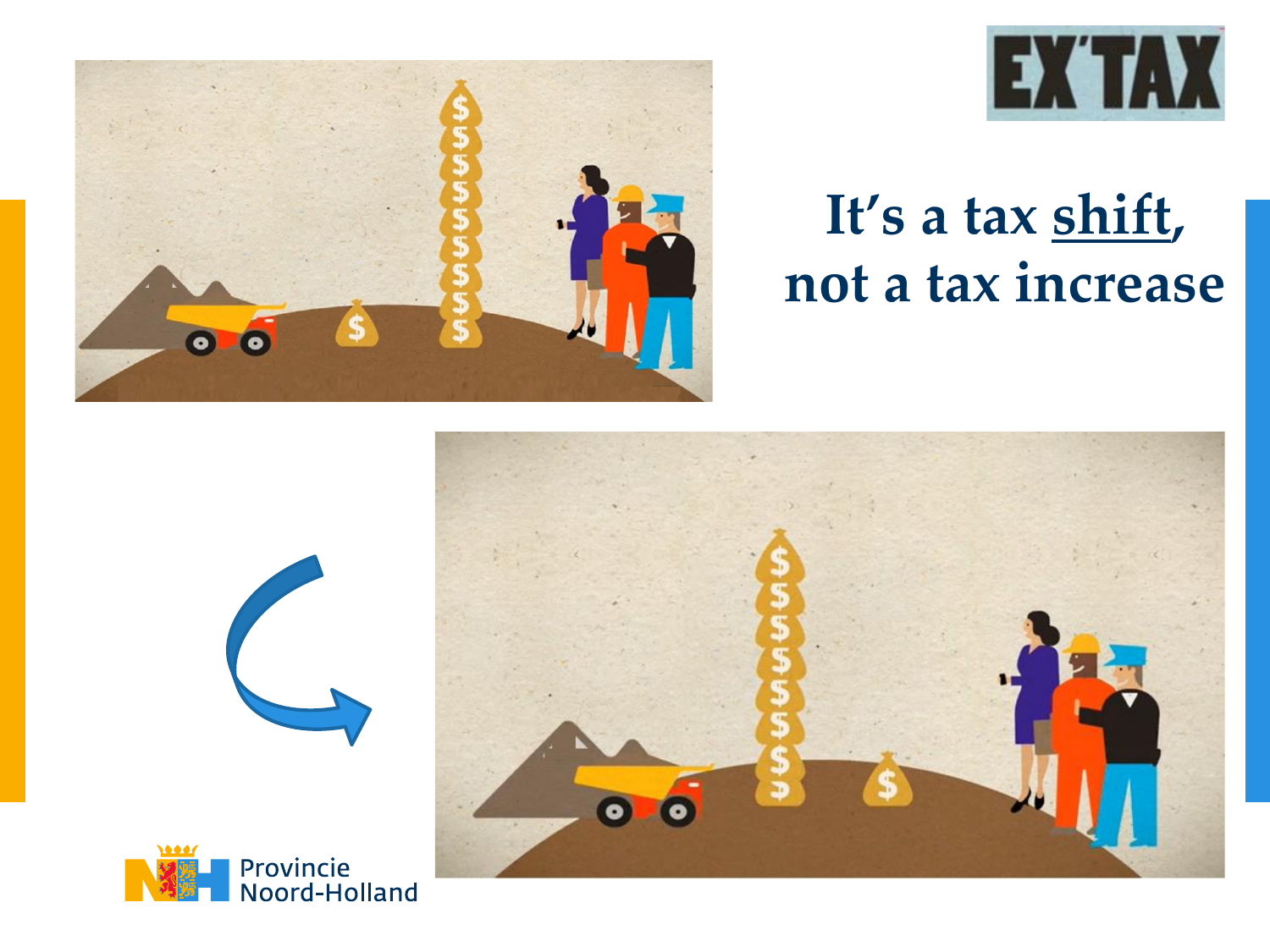





<u>as as</u>



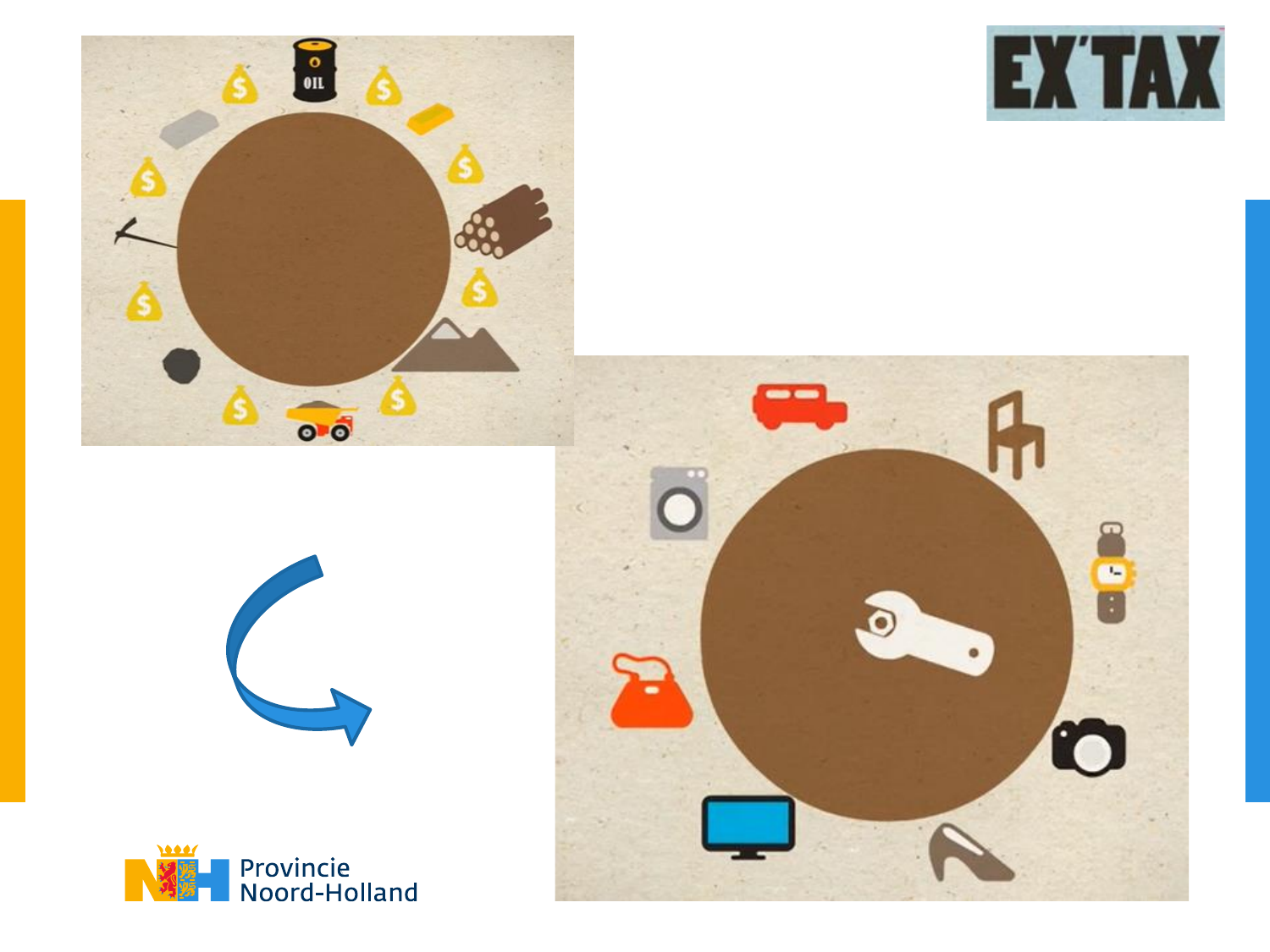

## **Business support Ex'Tax**

#### Dutch construction sector supports Ex'tax principles

More than 400 companies and individuals active in the construction sector have signed a manifesto calling for the Dutch government to shift the tax burden from labour to resource use.

The parties state they are committed to the Dutch government goals of cutting resource use and carbon emissions by half by 2030.

These goals, they say, are inhibited by the current tax system, which puts a relatively high tax burden on labour. In practice, making use of secondary materials rather than primary materials takes more time and



effort, and is therefore more labour-intensive than traditional, linear construction processes.

At the same time, the external costs of primary materials (including carbon emissions) are not taken into account due a lack of pricing mechanisms. This is another disadvantage to circular businesses. To level the playing field, the tax burden needs to shift away from employment and onto resource use and pollution.

The signatories are willing to work together to redesign our tax system, to make it fit for the 21st century.

#### Read more

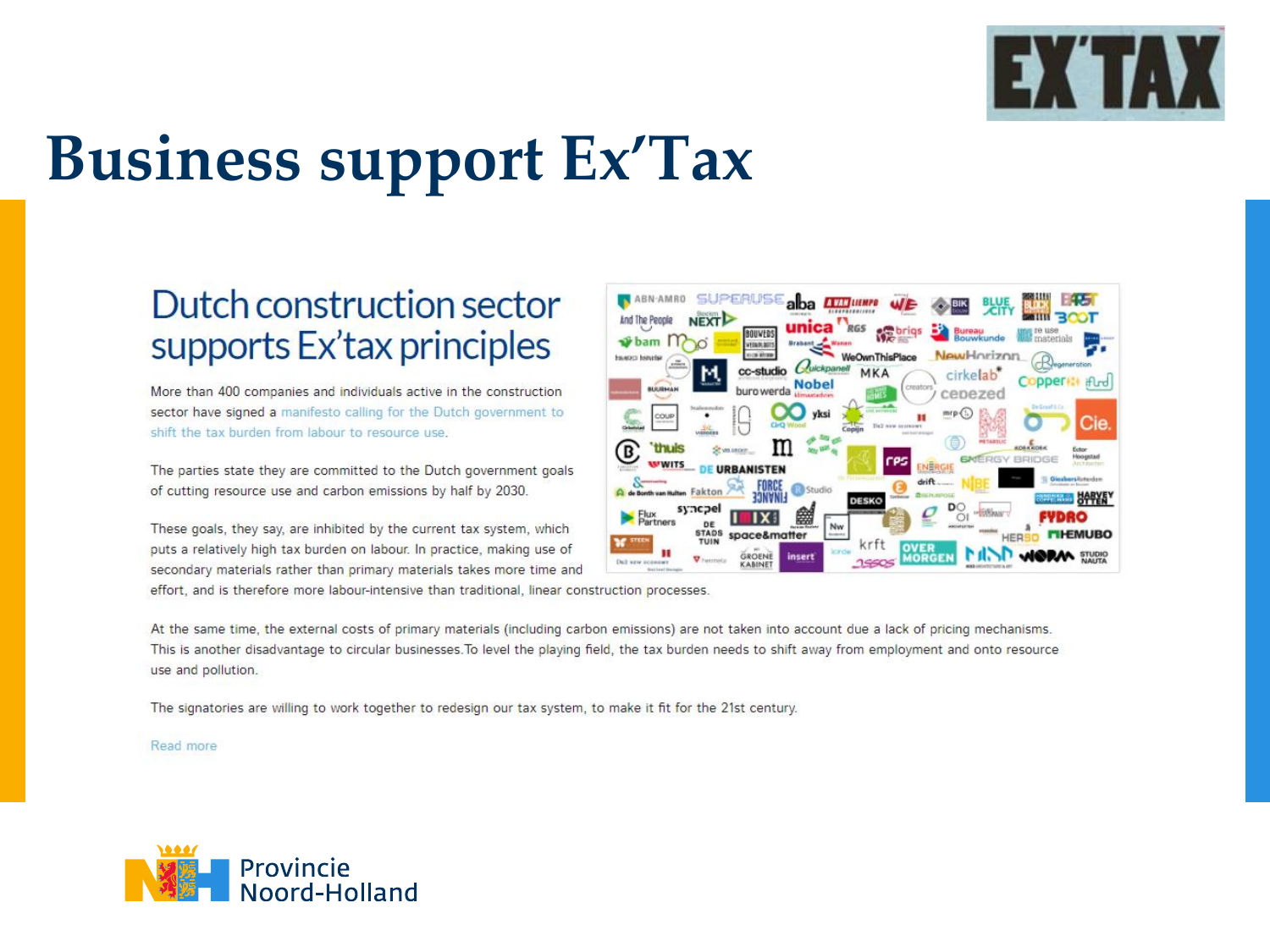

#### **Yolanda Schmal schmaly@noord-holland.nl**



#### **+31 (0) 64 607 6672**



**Province of Noord-Holland** Houtplein 33 2001 DA Haarlem The Netherlands

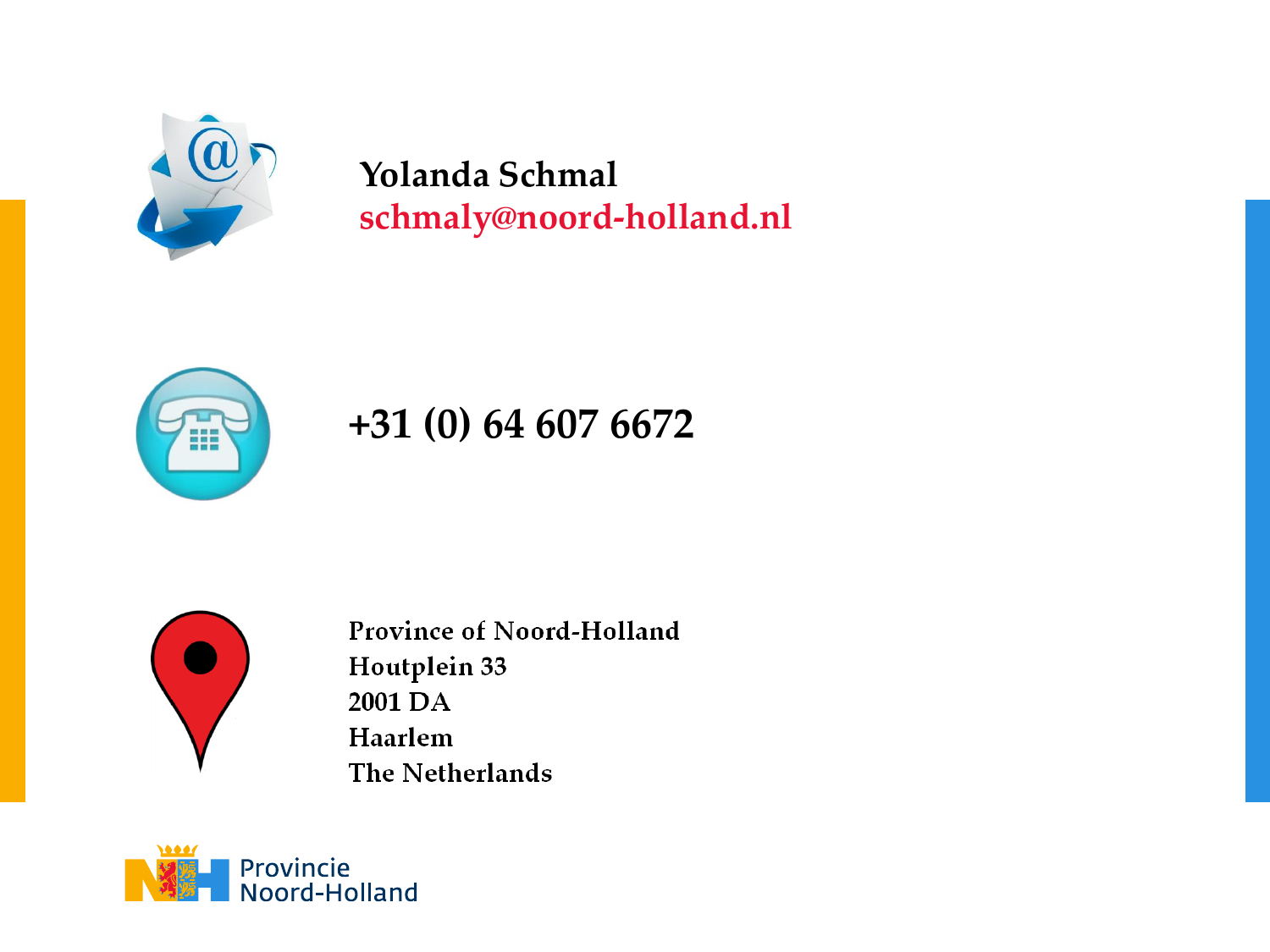

#### **Why does tax matter?**

Currently, tax systems put a high or increasing tax burden on labour, while leaving natural resource use and pollution (eg the use of water, metals, and carbon emissions) relatively untaxed or even subsidised.

This means taxes are aligned with the linear 'take-make-waste' economic model, which is focused on maximising resource extraction and consumption and minimising the input of human capital.

The 17 Global Goals agreed by 193 countries of the United Nations are a clear 'todo' list for humanity. The most daunting tasks are to adapt the metabolism of our economies to match the carrying capacity of the earth and stay below 2 degrees Celsius global warming. We face equally important social challenges in our societies, including enabling a growing population to develop to their full potential and find decent work.

Since taxes have a fundamental impact on investment, employment and consumption decisions, they will need to evolve. They should now be aligned with the goals of the inclusive 'circular' economy; a regenerative, carbon neutral economy, aligned with the Global Goals

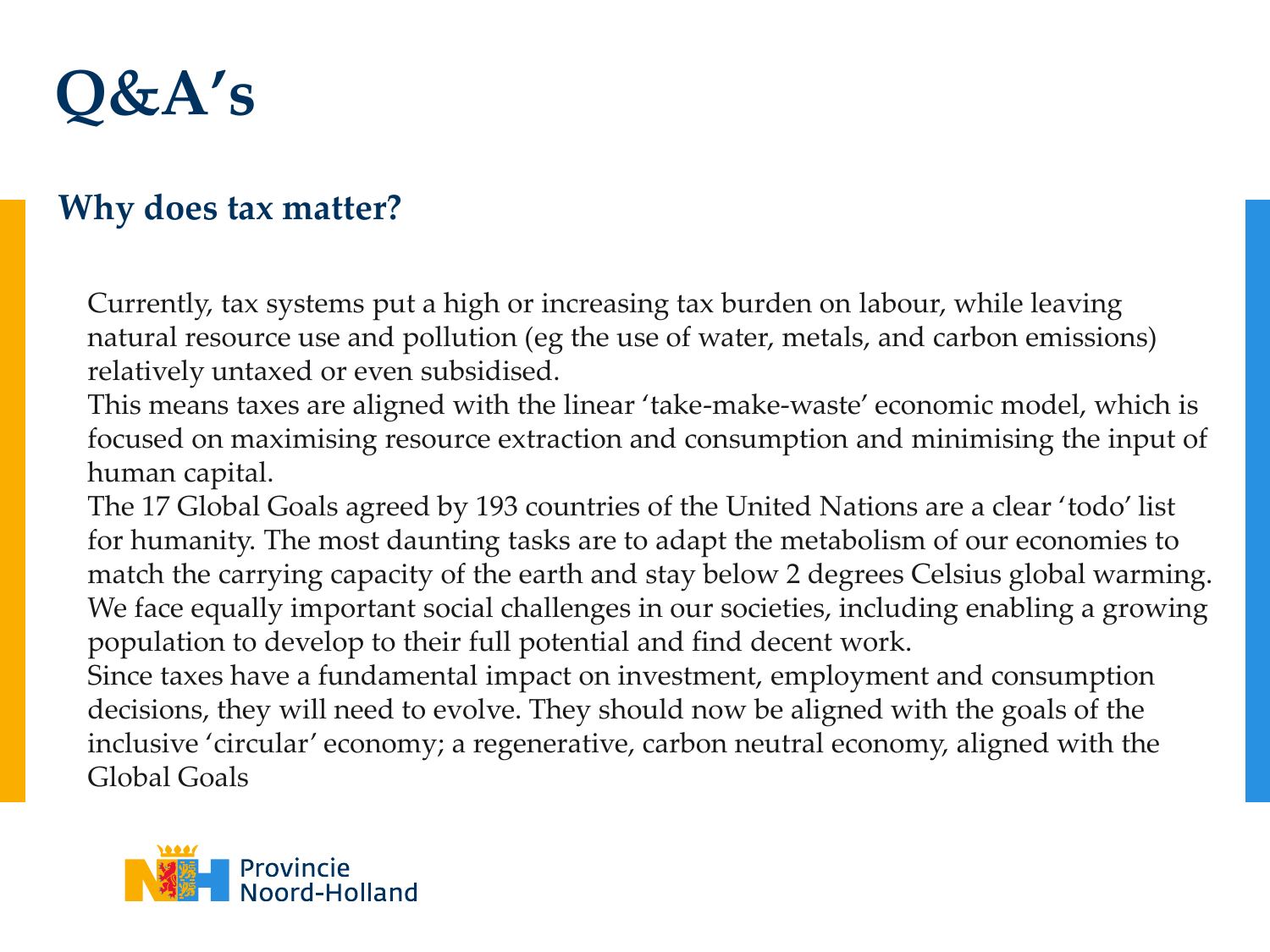

#### **Has a tax shift been put in practice?**

Yes, the tax shift has been put in practice in a number of countries: In the 1990s and early 2000s, seven European countries took steps to shift the tax burden from labour to energy and transportation: Sweden (initial year of the reforms: 1991), Denmark (1993), the Netherlands (1996), Finland (1997), Slovenia (1997), Germany (1999) and the UK (2001). In total, these reforms increased green tax revenues by more than €25bn annually, for a corresponding decrease in labour taxes. The impacts have been analysed and the associated reductions of carbon emissions have been documented in several studies. The burden for specific energy-intensive industries remained modest (1%- 2% increase in energy costs) and the tax shifts generally had a positive effect on economic activity, depending on how the revenues from the green taxes were recycled. Also, the reforms caused employment in some of the countries to increase by as much as 0.5% (Andersen 2007).

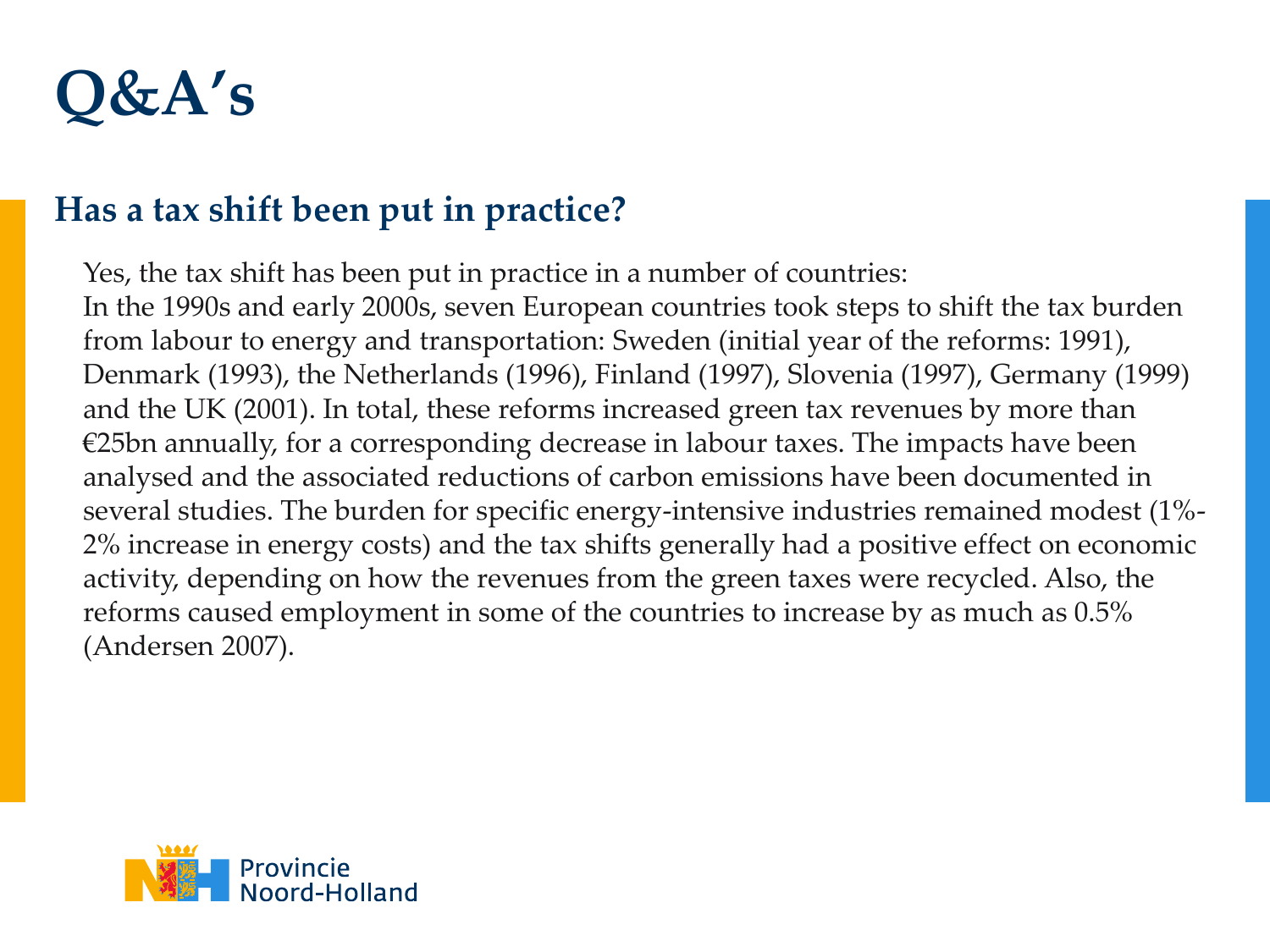

#### **Is it fair to shift the tax burden?**

An often-heard worry is that environmental taxes could increase income inequality: they hit low-income households more, as they pay higher shares of their incomes towards energy- intensive goods. The World Bank notes, however, that it is possible to prevent taxes from increasing income-inequality if the revenues are used to benefit the poorest population (World Bank 2017).

In practice, plenty of policy options are available to alleviate the impacts on specific households –compensating retired pensioners for the increase in heating costs, for example. Benefits can take the form of (means-tested) tax credits, exemptions, allowances or deductions. In some countries, cash transfers might ease the transition for the unemployed and those who live in poverty: the right solution will differ from one country to another. If desirable, green taxes can also be made more progressive by applying block tariffs (higher rates for higher use) or a tax-free threshold (eg leaving a certain amount of water or energy untaxed). In 60 out of the 87 countries reviewed by the World Bank, a US\$30/ tCO2 domestic carbon tax would provide the resources to more than double current levels of social assistance in the country (Hallegatte et al. 2016). Careful design and implementation can alleviate many, if not all of the concerns about discriminatory effects.

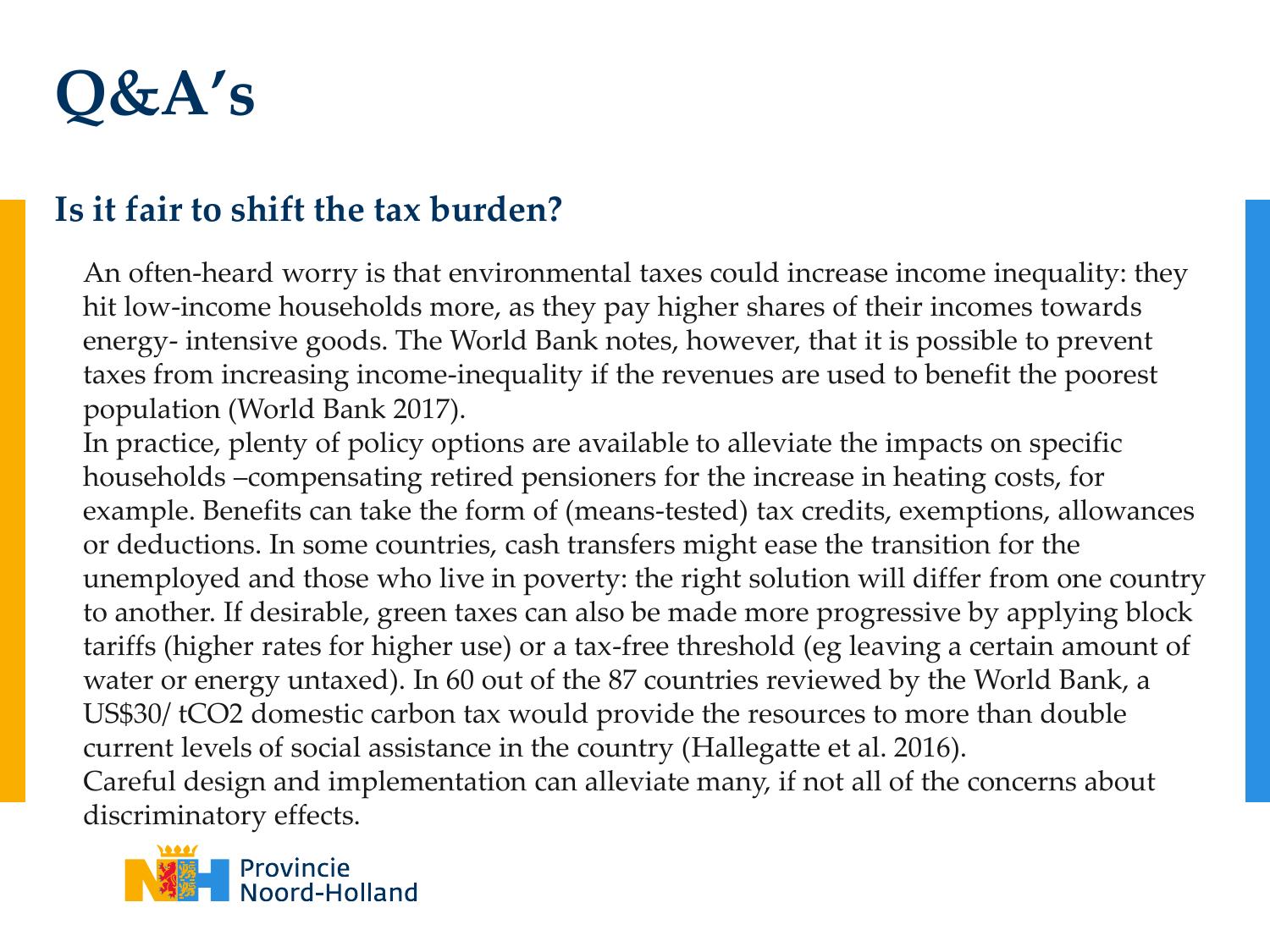

#### **What does it mean for businesses?**

Businesses – large and small, and in every sector – have started to explore innovative circular business opportunities. Such activities (including recycling, repair and maintenance services and the redesign of products) tend to require innovation, customisation, more personal attention and customer service than the 'business-as-usual' selling of mass- produced goods. When pollution and primary resources are tax-free (or even subsidised) and labour costs are high, entrepreneurs face a barrier to turn their inclusive circular activities into healthy businesses.

As most studies on the circular economy conclude, reducing labour taxes and increasing green taxes will be key to achieving the circular ambitions set by governments and businesses.

The risks and opportunities of a shift are not evenly distributed, but in the face of the environmental and social megatrends such as climate change, water scarcity and social unrest, 'business as usual' is no longer an option. Fortunately, innovation and adaptation are in the DNA of business and every sector has opportunities to develop business models that are fit for the future.